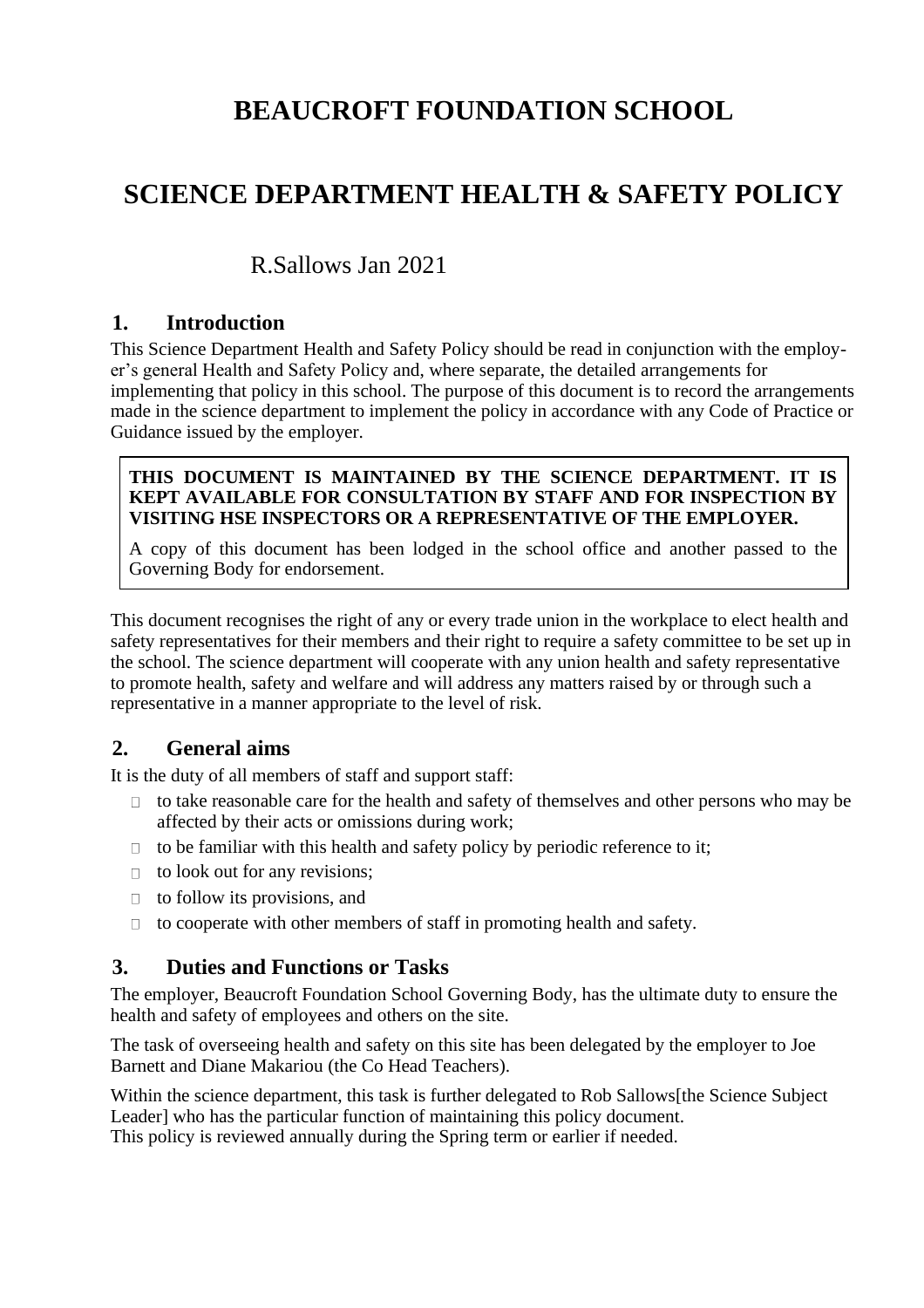# **4. Risk Assessments**

Every employer is required under various regulations<sup>1</sup> to supply employees with a Risk Assessment before any hazardous activity takes place. (Hazardous activities, common in science departments, are listed in the publications described in Appendix 2.) Because it is impracticable for the employer to write risk assessments for each of the many activities in school science, this employer follows the HSC recommendation to adopt published 'model' or 'general' risk assessments which school science departments adapt to their local circumstances.

If a model risk assessment for a particular operation involving hazards cannot be found in these texts, a special assessment is obtained, following the employer's instructions, from CLEAPSS. In order to assess the risks adequately, the following information is collected:

details of the proposed activity;

the age and ability of the persons likely to do it;

details of the room to be used, i.e. length, width and height, availability of services and whether or not the ventilation rate is good or poor;

any substance(s) - and quantities- possibly hazardous to health;

class size, and

any other relevant details, eg, high voltages, heavy masses, etc.

Since the scheme of work has been checked against the model risk assessments, staff should **not** deviate from it, unless their proposed activities have been agreed with the Head of Science.

A copy of the *General Risk Assessment – Science Class* is posted in the science room.

# **5. Equipment and resources**

### **5.1 Fume cupboards**

There is no fume cupboard installed at this school

### **5.2 Electrical testing**

To meet the requirements of the Electricity at Work Regulations 1989, this employer requires portable electrical equipment to be inspected and tested regularly. The Head of Science has the function of seeing that this happens within the science department.

All users have been trained to carry out a quick visual inspection before using mains-powered equipment.

### **5.3 Radioactive sources**

No radioactive substances are used at this school.

# **5.4 Pressure vessels**

No Pressure vessels are used at this school.

# **5.5 Animals, plants and microorganisms in schools**

The hazards associated with the use of animals, plants and microorganisms are discussed in texts listed in Appendix 2 which also give advice on controlling them. This advice will be followed.

<sup>1</sup> Risk assessments are required by the *Control of Substances Hazardous to Health Regulations* 1994, the *Management of Health & Safety at Work Regulations* 1992 and others.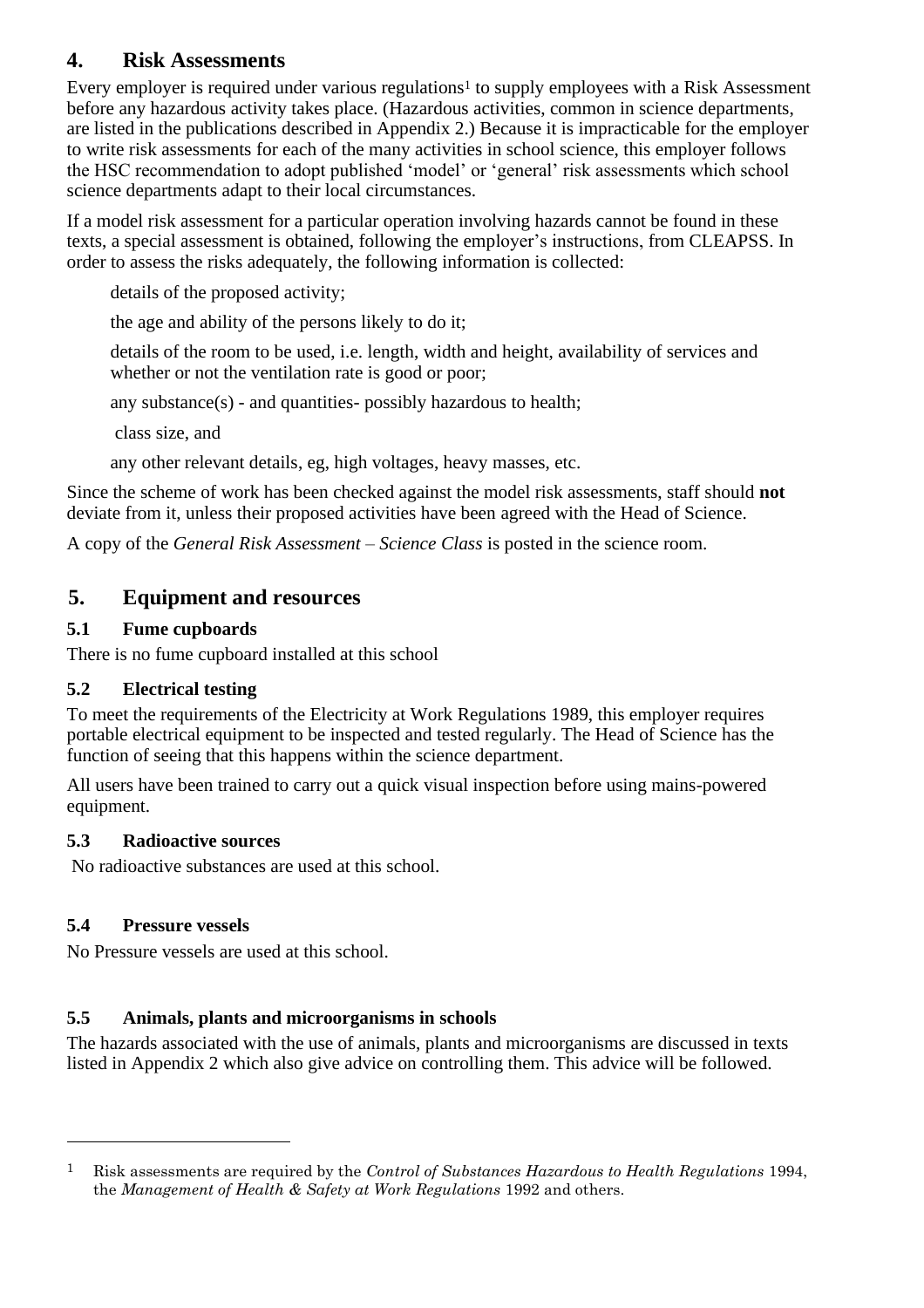### **5.6 Equipment safety**

All staff selecting equipment for purchase will check that it is safe and suitable for the intended purpose (to comply with the *Provision and Use of Work Equipment Regulations 1992*). Equipment listed by specialist educational equipment suppliers is taken to meet these Regulations but all other equipment, especially gifts, is treated with caution and carefully assessed. Advice on safety and suitability is sought from CLEAPSS through publications and directly.

Any user who discovers a hazardous defect in an item of equipment must report it to the Science Leader.

### **5.7 Personal protective equipment**

The employer accepts the duty to provide eye protection, gloves and aprons for employees where the risk assessment requires them (*Personal Protective Equipment at Work Regulations 1992*).

Eye protection is available for pupils and visitors. Safety spectacles are provided for general use. The condition of the eye protection is checked regularly (see 10, Monitoring and Appendix 13).

### **5.8 Chemicals**

Offers of gifts of chemicals are not accepted .

The task of arranging safe storage of chemicals, including highly-flammable liquids, is given to the Head of Department who will see that labels are readable.

See Appendix 1 for the name of the staff member currently with this function.

### **5.9 Manual handling**

All regular operations involving lifting or carrying equipment, pushing trolleys, etc will be assessed to see if any may give rise to risks of injury (*Manual Handling Operations Regulations 1992*) by the Head of Department. Occasional (ie, one-off) manual-handling operations will be assessed by the staff member(s) before attempting them. Problems will be reported to the Head of Department.

See Appendix 1 for the names of the staff members currently with these functions.

### **5.10 Security**

Access to the science store room will be controlled to comply with the *Management of Health & Safety at Work Regulations 1992*. The science store room will remain locked at all times. It is the task of the staff member leaving such a room to see that the room is locked.

### **5.11 Concern for others**

All science areas are made safe for cleaners or contractors to work in before these persons are allowed to proceed.

### **5.12 Outdoor activities**

When planning any field trips or offsite work, staff will complete a Risk Assessment form.

### **5.13 Local Code of Practice**

Staff will follow instructions from the employer, whether temporary or long term as expressed in the employer's Code of Practice. Copies of temporary instructions are attached to this policy in Appendix 7.

# **6. Emergency procedures**

### **6.1 Fire**

Staff will follow the normal school procedures in case of fire.

Advice on fire-fighting is given in chapter 14 of *Topics in Safety* [and in section 4 of the CLEAPSS *Laboratory Handbook*].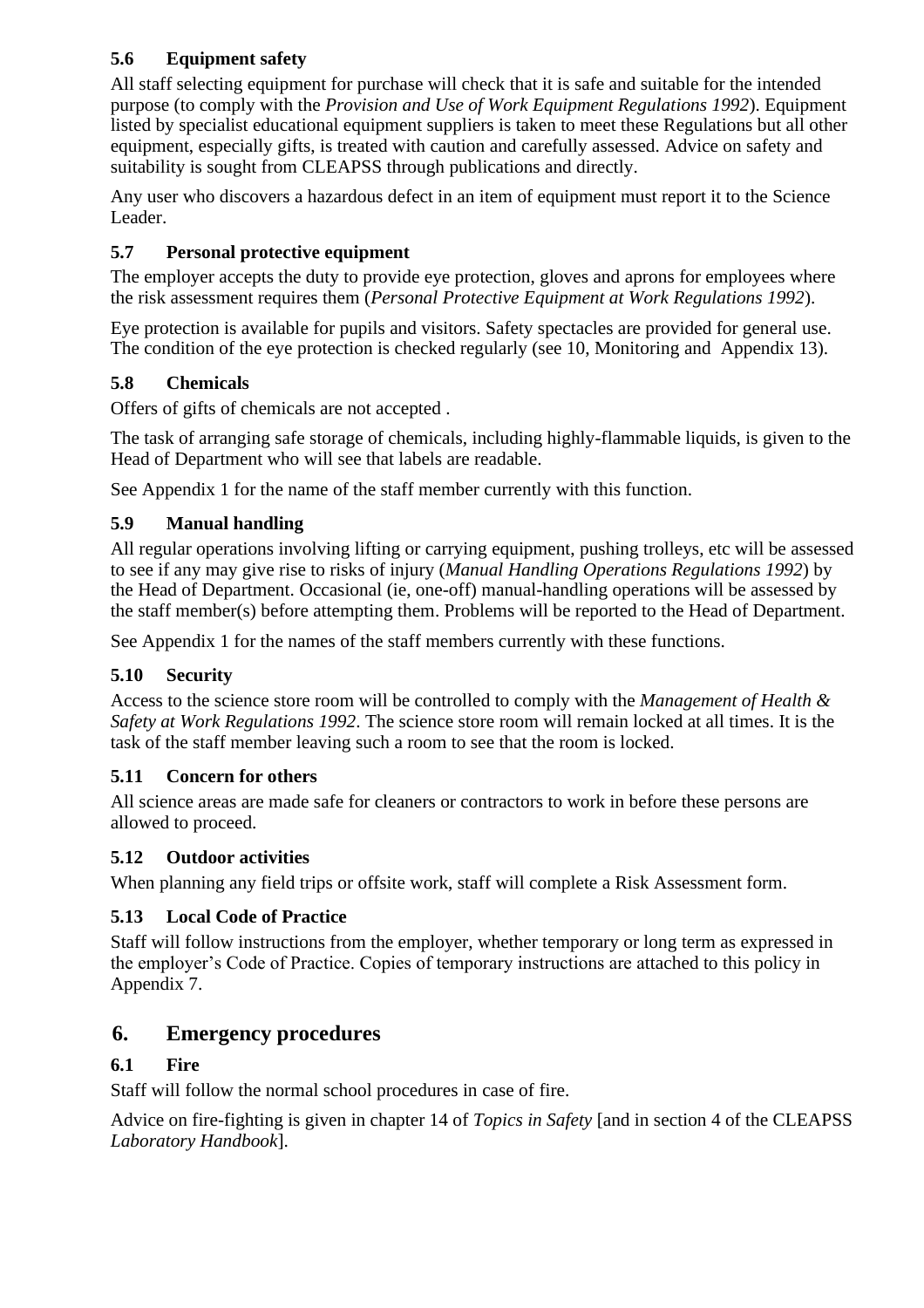# **6.2 Spills**

Spills of any volume which do not give rise to significant quantities of toxic or highly-flammable fumes ('minor spills') are dealt with by teachers.

# **6.3 Injury**

Staff will follow the normal school procedures in cases which require first aid (see Appendix 10). They will carry out immediate remedial measures, while waiting for first aiders, after the accidents which occur in science. See Appendix 8 [and the CLEAPSS *Laboratory Handbook* section 5] / [ASE, *Safeguards in the School Laboratory* chapter 17] / [DfEE, *Safety in Science Education* section 6] / [SSERC, *Hazardous Chemicals Manual* section 9].

### **6.4 Reporting procedures**

Dangerous occurrences, injuries or suspected injuries to a pupil or a member of staff and instances of damage or theft will be reported using the standard school procedures. See Appendix 10.

# **7. Science department rules**

The **Guidelines for Science Staff** are contained in Appendix 11 and the **Rules for Pupils** in Appendix 12.

# **8. Training policy**

Records of the training received by members of the science staff are kept in the Safety File.

# **9. Communications**

It is acknowledged that communication of safety information is of the greatest importance and is the task of the science leader.

All staff are notified when science policies change. Each department issued with a copy of this Policy. The original is kept in the science leaders file.

Appendix 8 is posted on the wall in the prep room while Appendix 12 is discussed with all pupils at the start of the academic year and reminders are given as to safe procedures whenever necessary during lessons.

Any new instructions or rescinded (lifted) restrictions made by the employer are communicated to all staff as well as being attached to this policy (Appendix 7).

# **10. Monitoring**

The employer expects the science department to monitor the implementation of this policy and the employer's Code of Practice for Science. Records of monitoring are kept by the Science Leader. Records of monitoring are kept in the Safety Check File.

# **Appendix 1 Names of staff with particular functions**

The task of overseeing health and safety in this school is the responsibility of (Headteacher). Within the science department, this task is delegated to the Head of Department Rob Sallows .The function or task of overseeing the checking of activities against risk assessments and recording significant findings is held by Rob Sallows.

# **Appendix 2 Publications to be used as model risk assessments**

CLEAPSS, *Hazcards*, CLEAPSS2, 1995 or later

<sup>2</sup> CLEAPSS School Science Service, Brunel University, Uxbridge, UB8 3PH. Tel: 01895 251496; Fax: 01895 814372; E-mail: science@cleapss.org.uk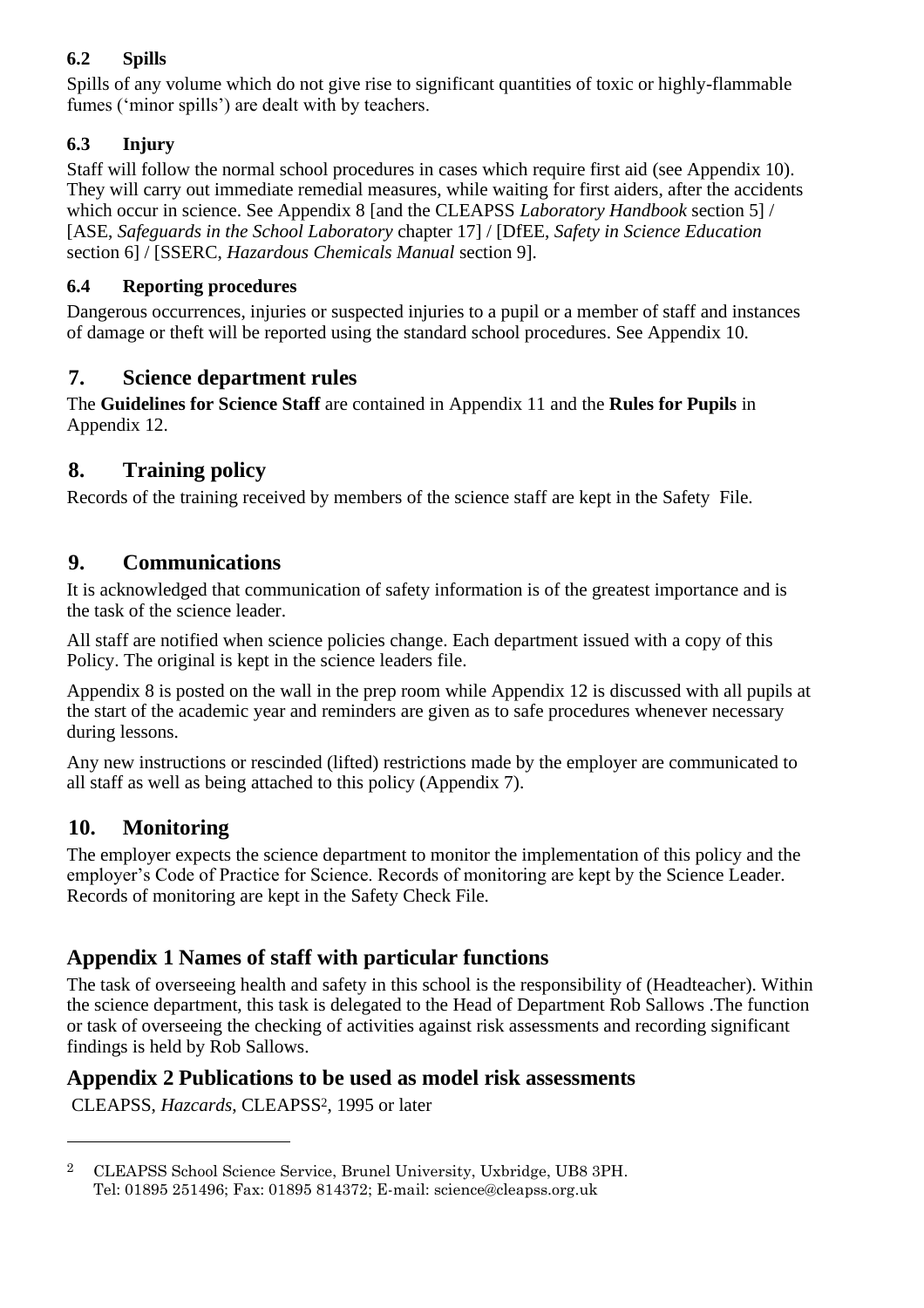CLEAPSS, *Laboratory Handbook*, CLEAPSS2, 1997 or later

ASE, *Safeguards in the School Laboratory*, ASE, 1996 (10th Edition), ISBN 0863572502

DfEE, *Safety in Science Education,* HMSO, 1996, ISBN 011270915X

ASE, *Topics in Safety*, ASE, 1988 (2nd edition), ISBN 0863571042

Regular updates on safety matters are contained in the CLEAPSS *Bulletin* and the ASE's *Education in Science*.

# **Appendix 4 Notes and schedule for the examination and testing of portable mains-operated equipment**

This employer requires the school to inspect and test portable electrical equipment used in the entire school. The records of the tests are in the Safety Check File.

# **Appendix 5Local rules for ionising radiations**

No ionizing radiations are in use in this school.

# **Appendix 6 Equipment or activities restricted to those users who have received or are receiving special training**

The following activities to be carried out only by persons who have received appropriate training.

Equipment with hot or moving parts: eg, hotplates.

Manual handling: eg, carrying boxes of books, or heavy trays of equipment.

# **Appendix 7Local instructions from the employer**

There are currently no local instructions attached. These remain in force until further notice.

# **Appendix 8 Remedial measures for science staff**

### **IMMEDIATE REMEDIAL MEASURES**

### **What Science Staff should do while waiting for first aid**

The First Aid Regulations do not necessarily require there to be a qualified first aider among science staff. Nevertheless, all staff have a duty to carry out remedial measures immediately while waiting for first aid or professional medical treatment.

### **Chemical splashes in the eye**

Immediately wash the eye under running water from a tap for at least 10 minutes and for much longer in the case of alkalis. The flow should be slow and eyelids should be held back. Afterwards, the casualty should be taken to hospital (with irrigation continuing during the journey for an alkali in the eye).

If an ambulance is called continue eye wash until paramedics arrive to take over.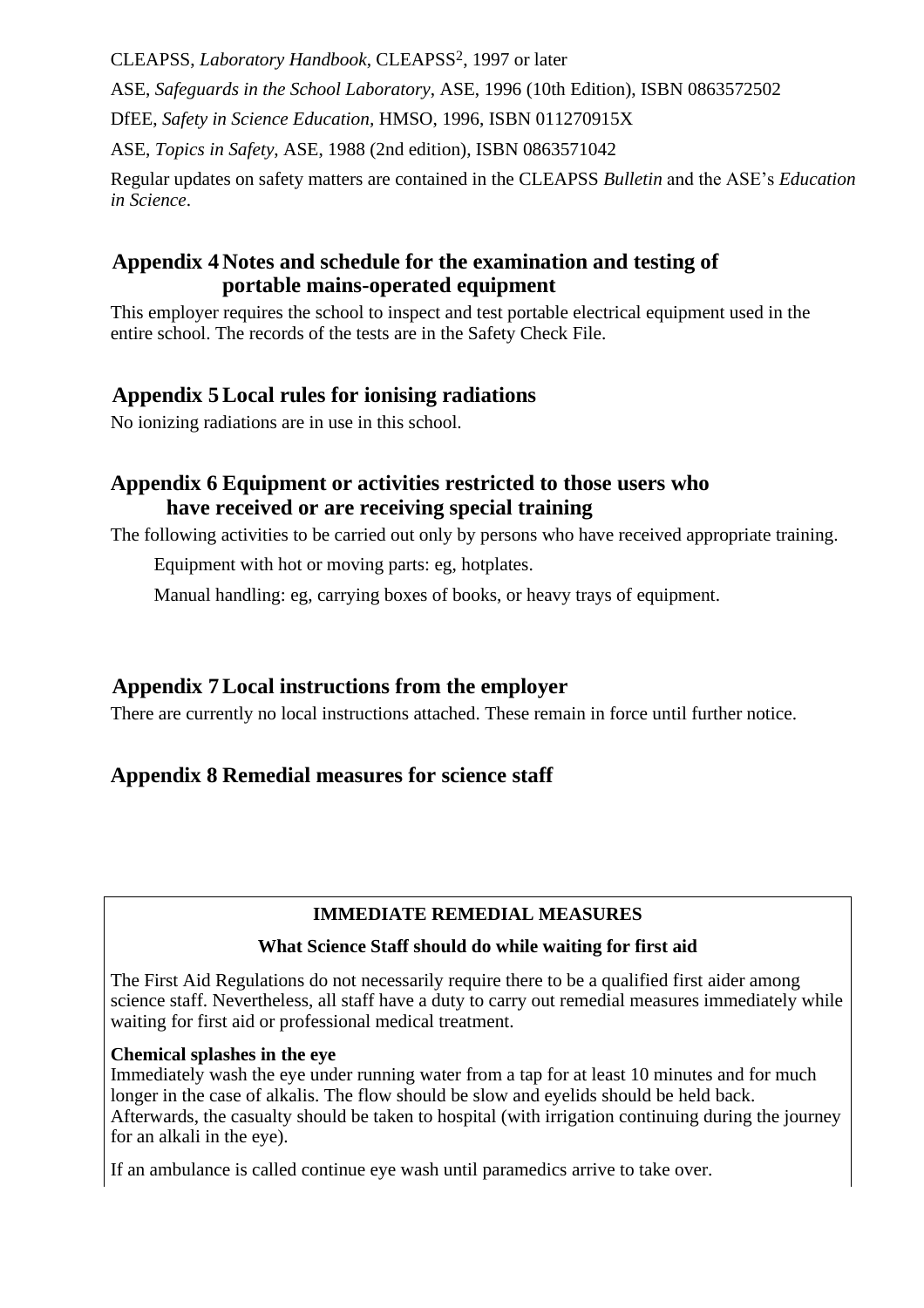### **Chemical splashes on the skin**

Wash the skin for 5 minutes or until all traces of the chemical have disappeared. Remove clothing as necessary. If the chemical adheres to the skin, wash gently with soap.

### **Chemicals in the mouth, perhaps swallowed**

Do no more than wash out the casualty's mouth. After any treatment by the first aider, the casualty should be taken to hospital.

#### **Burns**

Cool under gently running water until first aid arrives.

### **Toxic gas**

Sit the casualty down in the fresh air.

### **Hair on fire**

Smother with a cloth.

### **Clothing on fire**

Smother by pushing the casualty to the ground, flames on top. Spread a thick cloth or garment on top if necessary. A fire blanket is ideal but use only if very close by.

### **Electric shock**

Taking care for your own safety, break contact by switching off or pulling out the plug. If it is necessary to move the casualty clear, use a broom handle or wooden window pole or wear rubber gloves. If casualty is unconscious, check that airways are clear and begin artificial ventilation if necessary.

### **Severe cuts**

Lower the casualty to the floor and raise the wound as high as possible. Apply pressure on or as close to the cut as possible, using fingers or a pad of cloth. Protect yourself from contamination by blood. Leave any embedded large bodies and press round them.

Notes on this table Chemical splashes in the eye. More advice on washing is given in [the CLEAPSS *Laboratory Handbook* Section 3] / [*Safeguards in the School Laboratory* p107].

> Chemicals in the mouth. Sometimes attempts are made to administer an 'antidote'. This is likely to do more harm than good and should not be attempted.

# **Appendix 9 Emergency procedures**

These numbers are displayed near the telephone[s]:

| <b>Emergency</b>        | <b>Body</b>        | <b>Telephone number</b> |
|-------------------------|--------------------|-------------------------|
| <b>Serious accident</b> | <b>Ambulance</b>   | 999                     |
|                         | <b>First aider</b> | (Internal)              |
|                         | Headteacher        | <b>Ext 212</b>          |
| <b>Chemical spill</b>   | [CLEAPSS]          | 01895 251496            |
|                         |                    |                         |
|                         |                    |                         |
|                         |                    |                         |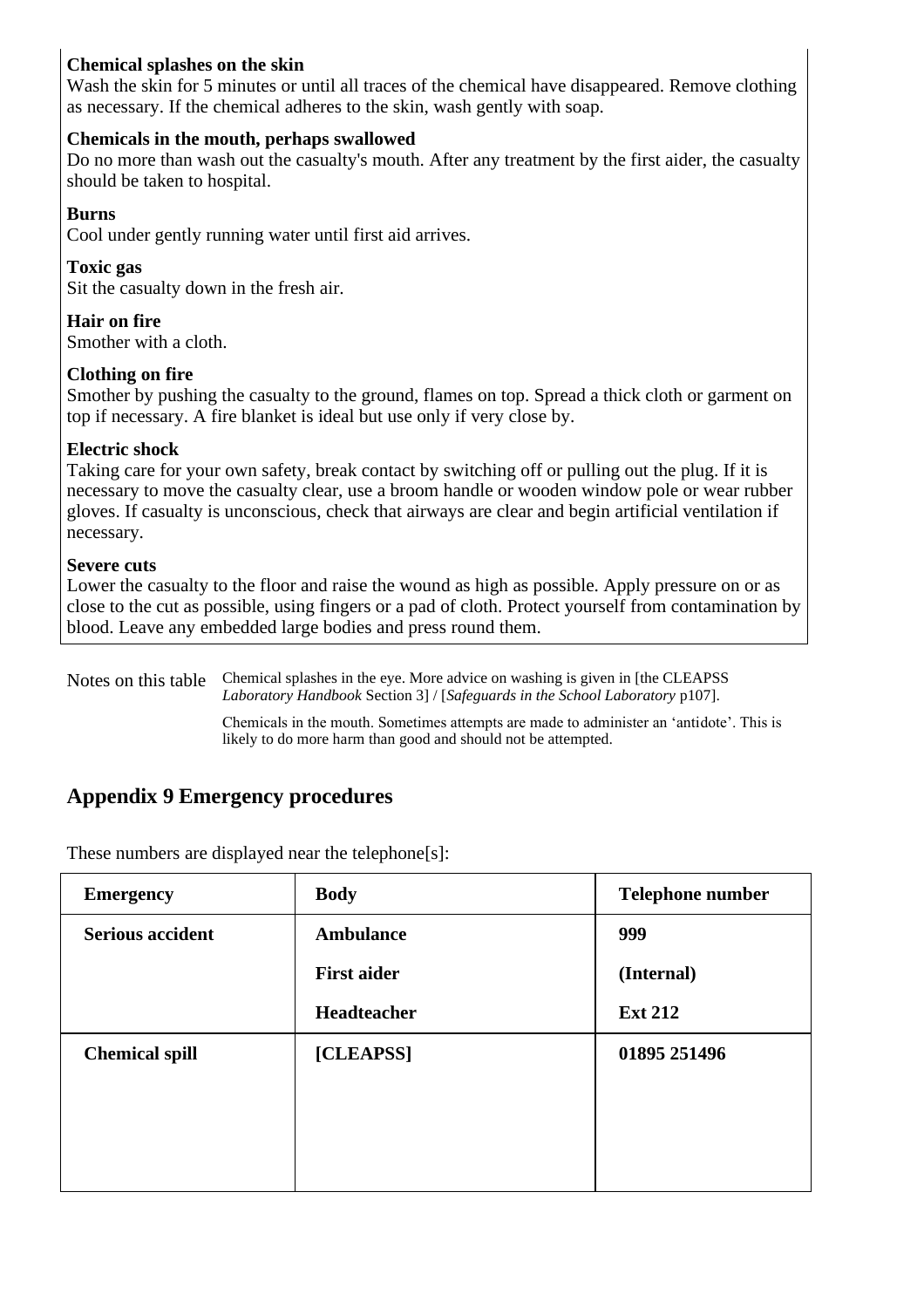# **Appendix 10 School injury reporting procedure**

Following an injury, so that the Regulations (RIDDOR) can be complied with the accident must be reported.

# **Appendix 11 Guidelines for staff**

#### **The terms** *laboratory* **and** *science room* **are interchangeable and include any room in which science activities take place.**

#### **All teachers**

- 1. Teachers have a general duty to take reasonable care for the health and safety of themselves, of other members of staff and of pupils. They have specific duties: to be familiar with this health and safety policy, its updates, appendices and the safety texts it refers to. They must observe the requirements of this policy and fulfill any special responsibilities it gives them. They must cooperate with colleagues in their specific safety duties. They have a duty to report to management any failure of equipment which has a safety function.
- 2. Staff practice must set a good example to pupils and be consistent with pupil laboratory rules, eg, over the wearing of eye protection and/or waterproof aprons.
- 3. Staff must be familiar with emergency drills and familiar with the location in each science room of: the escape route; fire-fighting equipment; the nearest first-aid box; eye wash station; the main gas cock; and the main electricity switch.
- 4. The science room must be left safe. Special arrangements must be made for equipment which has to be left running overnight and hazardous equipment which has to be left out. In general, all gas taps should be completely turned off and all mains-operated apparatus switched off. At the end of the day the electricity should be turned off at the laboratory main switch.
- 5. A teacher or TA must assess the risks very carefully before conducting any practical operation in the laboratory when alone in the science room. Nothing should be done which could lead to an accident needing a remedial measure. (See Appendix 8.)
- 6. In general, pupils **must not** be left unsupervised in the science room. Staff needing to leave a class briefly must assess the risks of doing so, perhaps arranging for temporary supervision by a neighbouring member of staff.
- 7. The Science prep room should be locked by staff when not in use, unless so doing hinders an essential fire escape route.
- 8. At the beginning of each school year, teachers must make sure that their classes have copies of the pupil rules and issue them if necessary.
- 9. Teachers must enforce the pupil laboratory rules, reminding pupils of them often enough for them to be familiar. With new pupils, time should be spent explaining them, with appropriate demonstrations.
- 10. Lesson preparation should be adequate and include checking on risk assessments and, where necessary, the safety precautions required. Time should be allowed for consulting colleagues where there is any doubt and to try out experiments, particularly those involving hazard. Teachers should explain precautions to pupils as part of their health and safety education.
- 11. Open-ended investigations must be so organised that the teacher can assess any risks and lay down precautions before any hazards are met.
- 12. If, because of indiscipline, safety cannot be maintained during certain practical work, the work should be modified or abandoned.
- 13. A teacher is responsible for the safety of any of his/her classes taken by a supply or student teacher. If a supply teacher should take the class then it is the responsibility of the Science